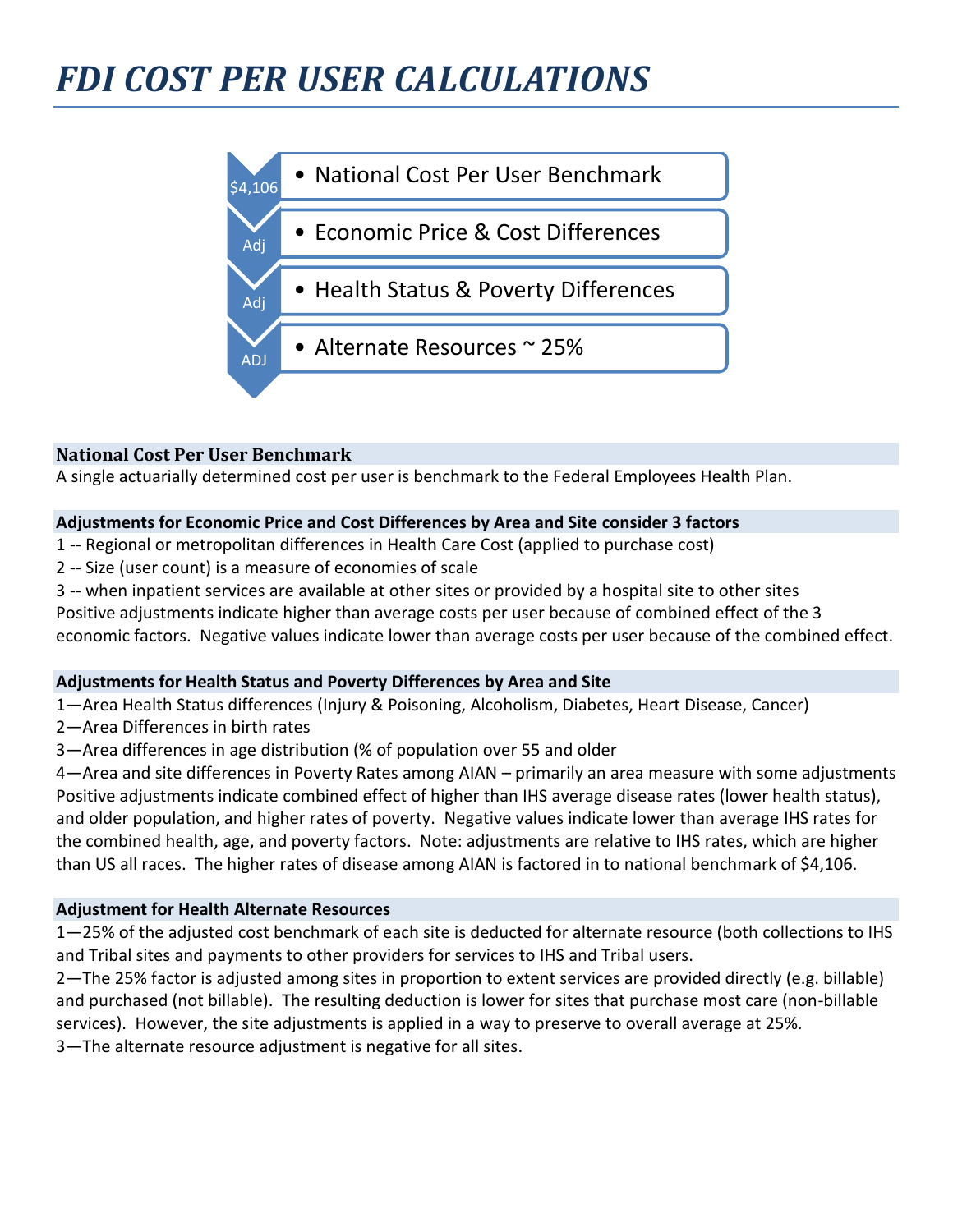| <b>Site</b>                       | <b>National Cost</b><br><b>Per User</b><br><b>Benchmark</b> | <b>Economic</b><br><b>Adjustment</b> | <b>Health Status</b><br><b>Adjustment</b> | <b>Alternate</b><br><b>Resource</b><br><b>Adjustment</b> | <b>Adjusted Cost</b><br><b>Per User</b><br><b>Benchmark</b> |
|-----------------------------------|-------------------------------------------------------------|--------------------------------------|-------------------------------------------|----------------------------------------------------------|-------------------------------------------------------------|
| <b>Aberdeen</b>                   | 4,106                                                       | (189)                                | 774                                       | (999)                                                    | 3,693                                                       |
| (F-SU) Flandreau                  | 4,106                                                       | 97                                   | 765                                       | (988)                                                    | 3,980                                                       |
| (PR-SU) Kyle                      | 4,106                                                       | (992)                                | 824                                       | (885)                                                    | 3,053                                                       |
| (PR-SU) Pine Ridge                | 4,106                                                       | (113)                                | 842                                       | (1, 140)                                                 | 3,695                                                       |
| (PR-SU) Wanblee                   | 4,106                                                       | (913)                                | 826                                       | (860)                                                    | 3,158                                                       |
| (SR-SU) McLaughlin                | 4,106                                                       | 26                                   | 764                                       | (1,011)                                                  | 3,884                                                       |
| (SR-SU) Standing Rock             | 4,106                                                       | (164)                                | 760                                       | (962)                                                    | 3,741                                                       |
| (Y-SU) Yankton-Santee Of Nebraska | 4,106                                                       | 70                                   | 765                                       | (841)                                                    | 4,101                                                       |
| (Y-SU) Yankton-Wagner             | 4,106                                                       | 9                                    | 764                                       | (1,009)                                                  | 3,870                                                       |
| Cheyenne River                    | 4,106                                                       | (342)                                | 757                                       | (1,038)                                                  | 3,483                                                       |
| <b>Crow Creek</b>                 | 4,106                                                       | 9                                    | 764                                       | (1,009)                                                  | 3,870                                                       |
| Lower Brule                       | 4,106                                                       | (3)                                  | 763                                       | (962)                                                    | 3,905                                                       |
| Northern Ponca                    | 4,106                                                       | (32)                                 | 763                                       | (1,003)                                                  | 3,834                                                       |
| Omaha                             | 4,106                                                       | (32)                                 | 763                                       | (1,003)                                                  | 3,834                                                       |
| Rapid City                        | 4,106                                                       | (357)                                | 756                                       | (1,058)                                                  | 3,447                                                       |
| Rosebud                           | 4,106                                                       | (354)                                | 837                                       | (1,078)                                                  | 3,511                                                       |
| Sac & Fox                         | 4,106                                                       | 25                                   | 764                                       | (978)                                                    | 3,917                                                       |
| Sisseton-Wahpeton                 | 4,106                                                       | (119)                                | 761                                       | (1,095)                                                  | 3,653                                                       |
| Spirit Lake (FT-SU)               | 4,106                                                       | (178)                                | 760                                       | (985)                                                    | 3,703                                                       |
| Three Affiliated (FB-SU)          | 4,106                                                       | (272)                                | 758                                       | (972)                                                    | 3,620                                                       |
| Trenton                           | 4,106                                                       | (14)                                 | 763                                       | (972)                                                    | 3,883                                                       |
| <b>Turtle Mountain</b>            | 4,106                                                       | (374)                                | 756                                       | (1,056)                                                  | 3,433                                                       |
| Winnebago                         | 4,106                                                       | (137)                                | 761                                       | (1,067)                                                  | 3,663                                                       |
|                                   |                                                             |                                      |                                           |                                                          |                                                             |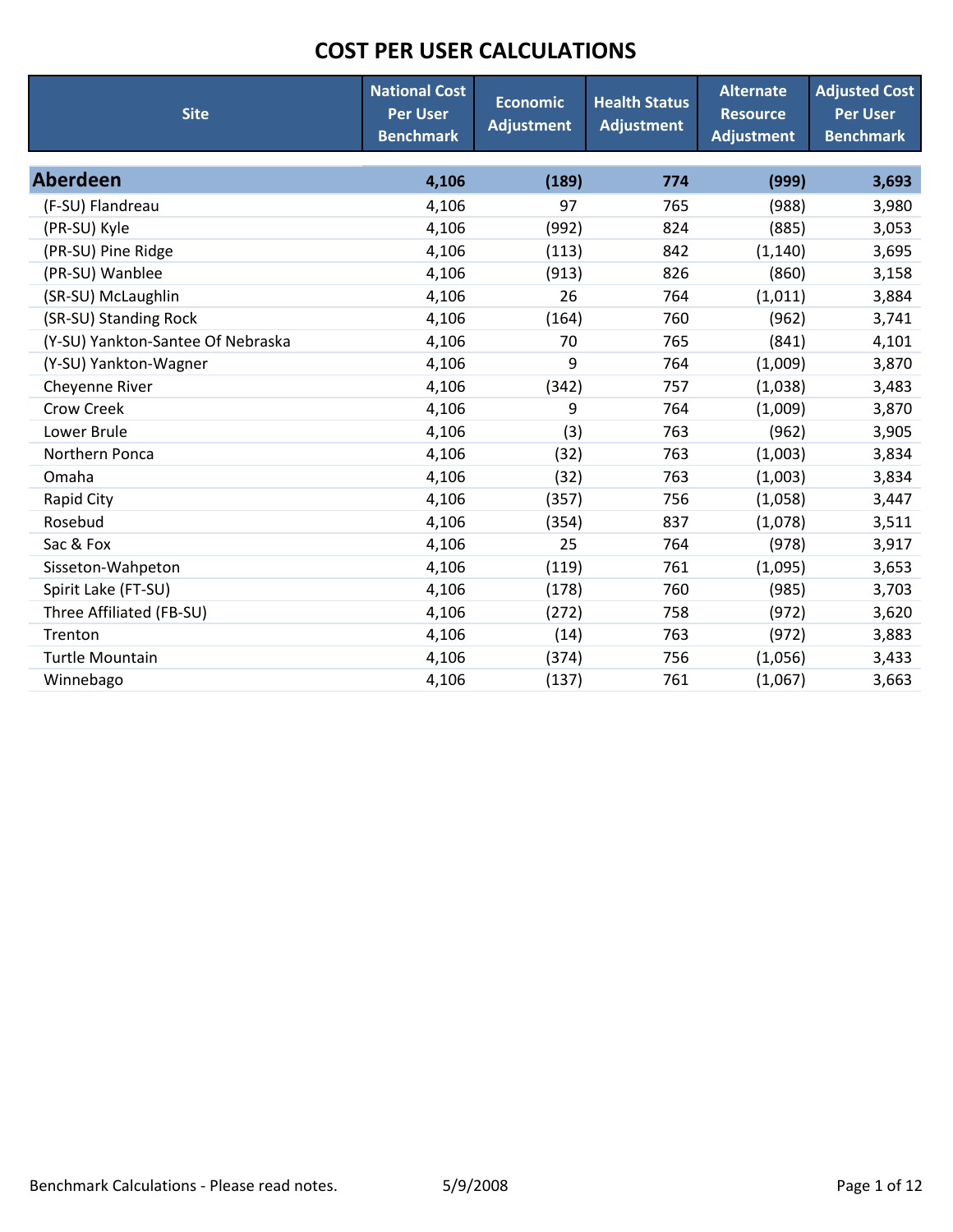| <b>Site</b>                                  | <b>National Cost</b><br><b>Per User</b><br><b>Benchmark</b> | <b>Economic</b><br><b>Adjustment</b> | <b>Health Status</b><br><b>Adjustment</b> | <b>Alternate</b><br><b>Resource</b><br><b>Adjustment</b> | <b>Adjusted Cost</b><br><b>Per User</b><br><b>Benchmark</b> |
|----------------------------------------------|-------------------------------------------------------------|--------------------------------------|-------------------------------------------|----------------------------------------------------------|-------------------------------------------------------------|
| <b>Alaska</b>                                | 4,106                                                       | 1,856                                | (131)                                     | (1, 396)                                                 | 4,435                                                       |
| <b>Aleutian Pribilof Islands Association</b> | 4,106                                                       | 2,169                                | (125)                                     | (1, 457)                                                 | 4,693                                                       |
| Arctic Slope Native Assn.                    | 4,106                                                       | 2,341                                | (121)                                     | (1, 555)                                                 | 4,771                                                       |
| <b>Bristol Bay Area Health</b>               | 4,106                                                       | 1,917                                | (130)                                     | (1, 455)                                                 | 4,438                                                       |
| Chugachmiut Tribe                            | 4,106                                                       | 2,169                                | (125)                                     | (1, 457)                                                 | 4,693                                                       |
| <b>Copper River Native Associaton</b>        | 4,106                                                       | 2,070                                | (127)                                     | (1, 361)                                                 | 4,688                                                       |
| <b>Eastern Aleutian Tribe</b>                | 4,106                                                       | 2,381                                | (121)                                     | (1, 514)                                                 | 4,852                                                       |
| Kenaitze Indian Tribe                        | 4,106                                                       | 1,414                                | (140)                                     | (1, 286)                                                 | 4,094                                                       |
| Ketchikan Indian Corporation                 | 4,106                                                       | 2,070                                | (127)                                     | (1, 446)                                                 | 4,603                                                       |
| Kodiak                                       | 4,106                                                       | 2,070                                | (127)                                     | (1, 432)                                                 | 4,617                                                       |
| Maniilaq                                     | 4,106                                                       | 1,688                                | (135)                                     | (1, 398)                                                 | 4,262                                                       |
| Metlakatla Indian Tribe                      | 4,106                                                       | 2,393                                | (120)                                     | (1, 554)                                                 | 4,824                                                       |
| Misc. Anchorage Tribes                       | 4,106                                                       | 1,414                                | (140)                                     | (1, 211)                                                 | 4,170                                                       |
| Ninilchik                                    | 4,106                                                       | 1,726                                | (134)                                     | (1, 356)                                                 | 4,342                                                       |
| Norton Sound                                 | 4,106                                                       | 1,940                                | (130)                                     | (1,461)                                                  | 4,455                                                       |
| Seldovia                                     | 4,106                                                       | 1,514                                | (138)                                     | (1, 299)                                                 | 4,183                                                       |
| Southcentral Foundation                      | 4,106                                                       | 1,206                                | (144)                                     | (1, 240)                                                 | 3,927                                                       |
| Southeast Alaska Regional                    | 4,106                                                       | 1,679                                | (135)                                     | (1, 355)                                                 | 4,295                                                       |
| <b>Tanana Chiefs Conference</b>              | 4,106                                                       | 1,375                                | (141)                                     | (1,280)                                                  | 4,060                                                       |
| Yukon Kuskokwim                              | 4,106                                                       | 1,720                                | (134)                                     | (1,405)                                                  | 4,287                                                       |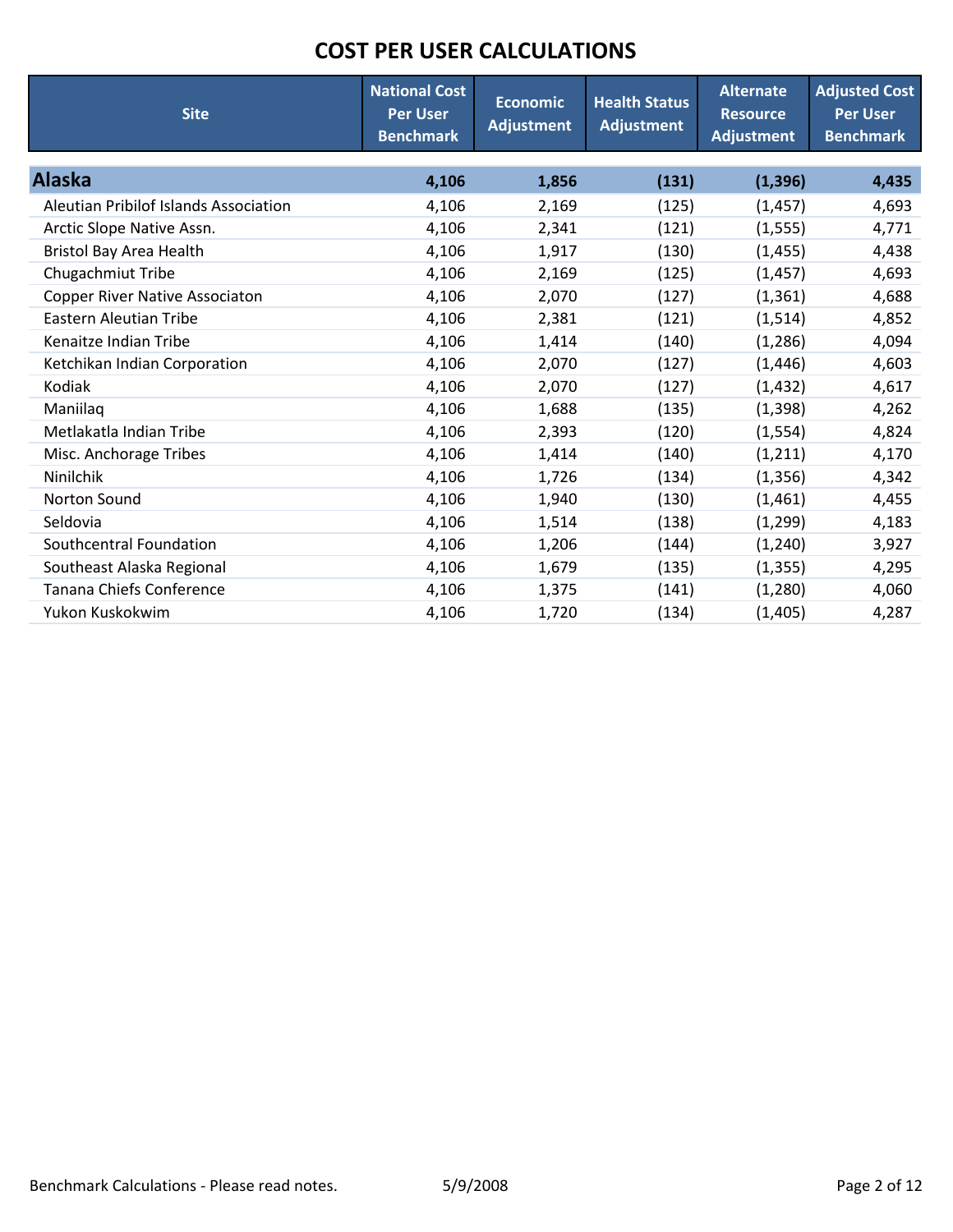| <b>Site</b>            | <b>National Cost</b><br><b>Per User</b><br><b>Benchmark</b> | Economic<br><b>Adjustment</b> | <b>Health Status</b><br><b>Adjustment</b> | <b>Alternate</b><br><b>Resource</b><br>Adjustment | <b>Adjusted Cost</b><br><b>Per User</b><br><b>Benchmark</b> |
|------------------------|-------------------------------------------------------------|-------------------------------|-------------------------------------------|---------------------------------------------------|-------------------------------------------------------------|
| <b>Albuguerque</b>     | 4,106                                                       | (202)                         | 9                                         | (822)                                             | 3,091                                                       |
| (ZR-SU) Ramah          | 4,106                                                       | (698)                         | (1)                                       | (714)                                             | 2,692                                                       |
| (ZR-SU) Zuni           | 4,106                                                       | (166)                         | 10                                        | (928)                                             | 3,022                                                       |
| Acoma-Canoncito-Laguna | 4,106                                                       | (354)                         | 6                                         | (880)                                             | 2,877                                                       |
| Albuquerque            | 4,106                                                       | (365)                         | 6                                         | (779)                                             | 2,967                                                       |
| Jicarilla              | 4,106                                                       | 87                            | 15                                        | (864)                                             | 3,343                                                       |
| Mescalero              | 4,106                                                       | (111)                         | 11                                        | (900)                                             | 3,106                                                       |
| Santa Fe               | 4,106                                                       | (354)                         | 6                                         | (880)                                             | 2,877                                                       |
| So Colorado Ute        | 4,106                                                       | (127)                         | 11                                        | (834)                                             | 3,155                                                       |
| Taos                   | 4,106                                                       | 19                            | 14                                        | (816)                                             | 3,323                                                       |
| Ysleta Del Sur         | 4,106                                                       | 55                            | 14                                        | (626)                                             | 3,549                                                       |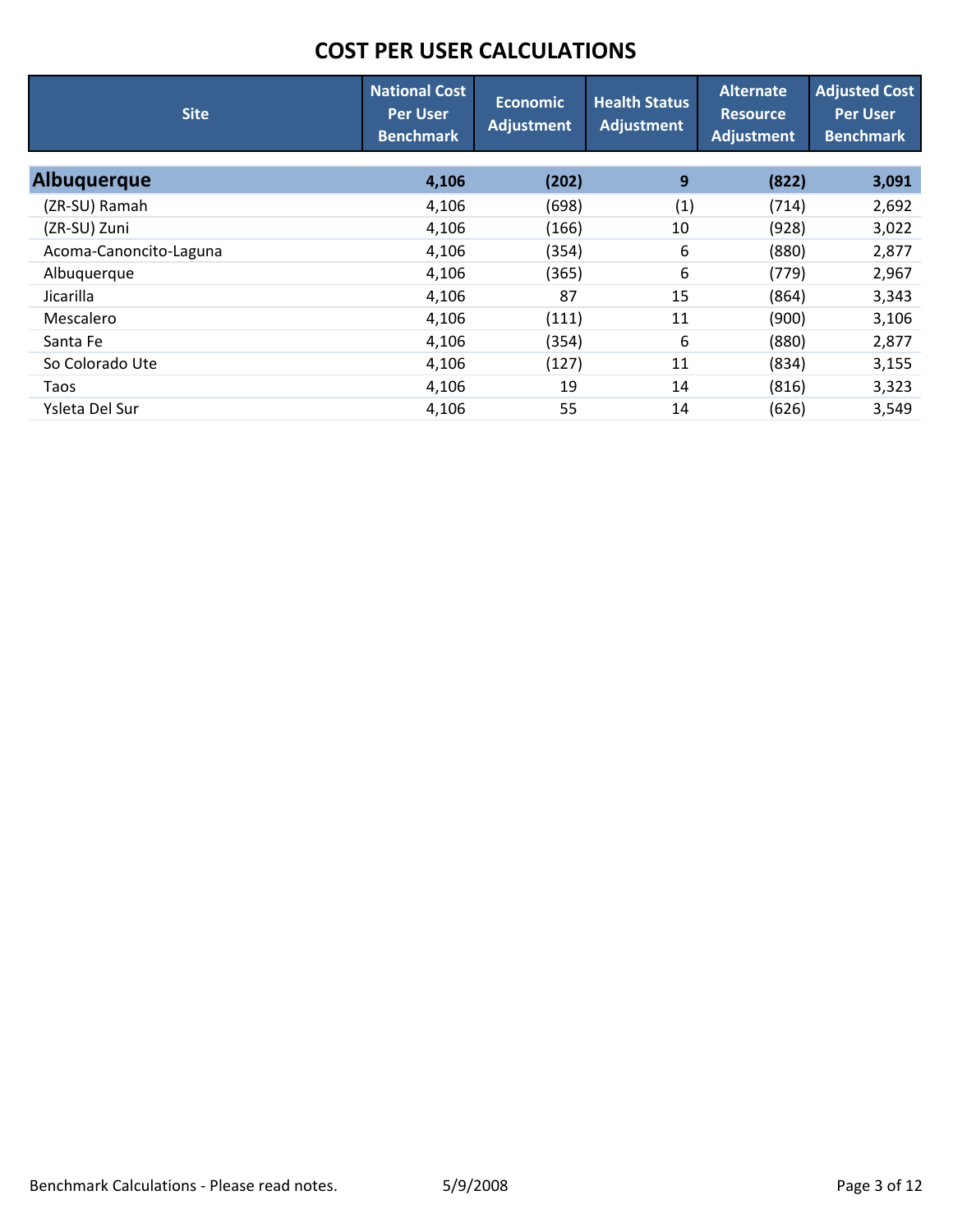| <b>Site</b>                | <b>National Cost</b><br><b>Per User</b><br><b>Benchmark</b> | <b>Economic</b><br><b>Adjustment</b> | <b>Health Status</b><br><b>Adjustment</b> | <b>Alternate</b><br><b>Resource</b><br><b>Adjustment</b> | <b>Adjusted Cost</b><br><b>Per User</b><br><b>Benchmark</b> |
|----------------------------|-------------------------------------------------------------|--------------------------------------|-------------------------------------------|----------------------------------------------------------|-------------------------------------------------------------|
| <b>Bemidji</b>             | 4,106                                                       | (101)                                | 333                                       | (815)                                                    | 3,523                                                       |
| <b>Bad River</b>           | 4,106                                                       | 245                                  | 340                                       | (925)                                                    | 3,766                                                       |
| <b>Bay Mills</b>           | 4,106                                                       | (154)                                | 332                                       | (733)                                                    | 3,550                                                       |
| Bois Forte/Nett Lake (T-V) | 4,106                                                       | 112                                  | 337                                       | (904)                                                    | 3,650                                                       |
| Fond Du Lac (T-V)          | 4,106                                                       | (185)                                | 331                                       | (893)                                                    | 3,359                                                       |
| <b>Forest County</b>       | 4,106                                                       | (45)                                 | 334                                       | (659)                                                    | 3,736                                                       |
| <b>Grand Portage</b>       | 4,106                                                       | (333)                                | 328                                       | (615)                                                    | 3,486                                                       |
| Grand Traverse (T-V)       | 4,106                                                       | (53)                                 | 334                                       | (880)                                                    | 3,507                                                       |
| <b>Greater Leech Lake</b>  | 4,106                                                       | (349)                                | 328                                       | (957)                                                    | 3,127                                                       |
| <b>Greater Red Lake</b>    | 4,106                                                       | (352)                                | 328                                       | (938)                                                    | 3,143                                                       |
| <b>Greater White Earth</b> | 4,106                                                       | (367)                                | 327                                       | (846)                                                    | 3,220                                                       |
| <b>Gun Lake</b>            | 4,106                                                       | (333)                                | 328                                       | (615)                                                    | 3,486                                                       |
| Hannahville                | 4,106                                                       | (75)                                 | 333                                       | (655)                                                    | 3,710                                                       |
| Ho-Chunk                   | 4,106                                                       | (60)                                 | 333                                       | (889)                                                    | 3,491                                                       |
| Huron Potawatomi           | 4,106                                                       | 228                                  | 339                                       | (701)                                                    | 3,972                                                       |
| Keweenaw Bay (T-V)         | 4,106                                                       | 245                                  | 340                                       | (925)                                                    | 3,766                                                       |
| Lac Courte Oreilles        | 4,106                                                       | 130                                  | 337                                       | (938)                                                    | 3,636                                                       |
| Lac Du Flambeau            | 4,106                                                       | 130                                  | 337                                       | (938)                                                    | 3,636                                                       |
| Lac Vieux Desert           | 4,106                                                       | (333)                                | 328                                       | (615)                                                    | 3,486                                                       |
| Little River Ottawa        | 4,106                                                       | (333)                                | 328                                       | (615)                                                    | 3,486                                                       |
| Little Traverse Odawa      | 4,106                                                       | (117)                                | 332                                       | (900)                                                    | 3,421                                                       |
| Lower Sioux                | 4,106                                                       | (23)                                 | 334                                       | (663)                                                    | 3,754                                                       |
| Menominee                  | 4,106                                                       | (205)                                | 331                                       | (890)                                                    | 3,342                                                       |
| Mille Lacs (T-V)           | 4,106                                                       | 20                                   | 335                                       | (921)                                                    | 3,540                                                       |
| Oneida (T-V)               | 4,106                                                       | (466)                                | 325                                       | (951)                                                    | 3,014                                                       |
| Pokagon Potawatomi         | 4,106                                                       | (333)                                | 328                                       | (615)                                                    | 3,486                                                       |
| Prairie Island             | 4,106                                                       | (23)                                 | 334                                       | (663)                                                    | 3,754                                                       |
| <b>Red Cliff</b>           | 4,106                                                       | 245                                  | 340                                       | (925)                                                    | 3,766                                                       |
| Saginaw Chippewa           | 4,106                                                       | (117)                                | 332                                       | (900)                                                    | 3,421                                                       |
| Saulte Sainte Marie (T-V)  | 4,106                                                       | (486)                                | 325                                       | (828)                                                    | 3,116                                                       |
| Shakopee                   | 4,106                                                       | (23)                                 | 334                                       | (1, 104)                                                 | 3,313                                                       |
| Sokaogon                   | 4,106                                                       | (333)                                | 328                                       | (615)                                                    | 3,486                                                       |
| <b>St Croix</b>            | 4,106                                                       | 245                                  | 340                                       | (925)                                                    | 3,766                                                       |
| Stockbridge-Munsee         | 4,106                                                       | 85                                   | 336                                       | (900)                                                    | 3,627                                                       |
| <b>Upper Sioux</b>         | 4,106                                                       | (23)                                 | 334                                       | (663)                                                    | 3,754                                                       |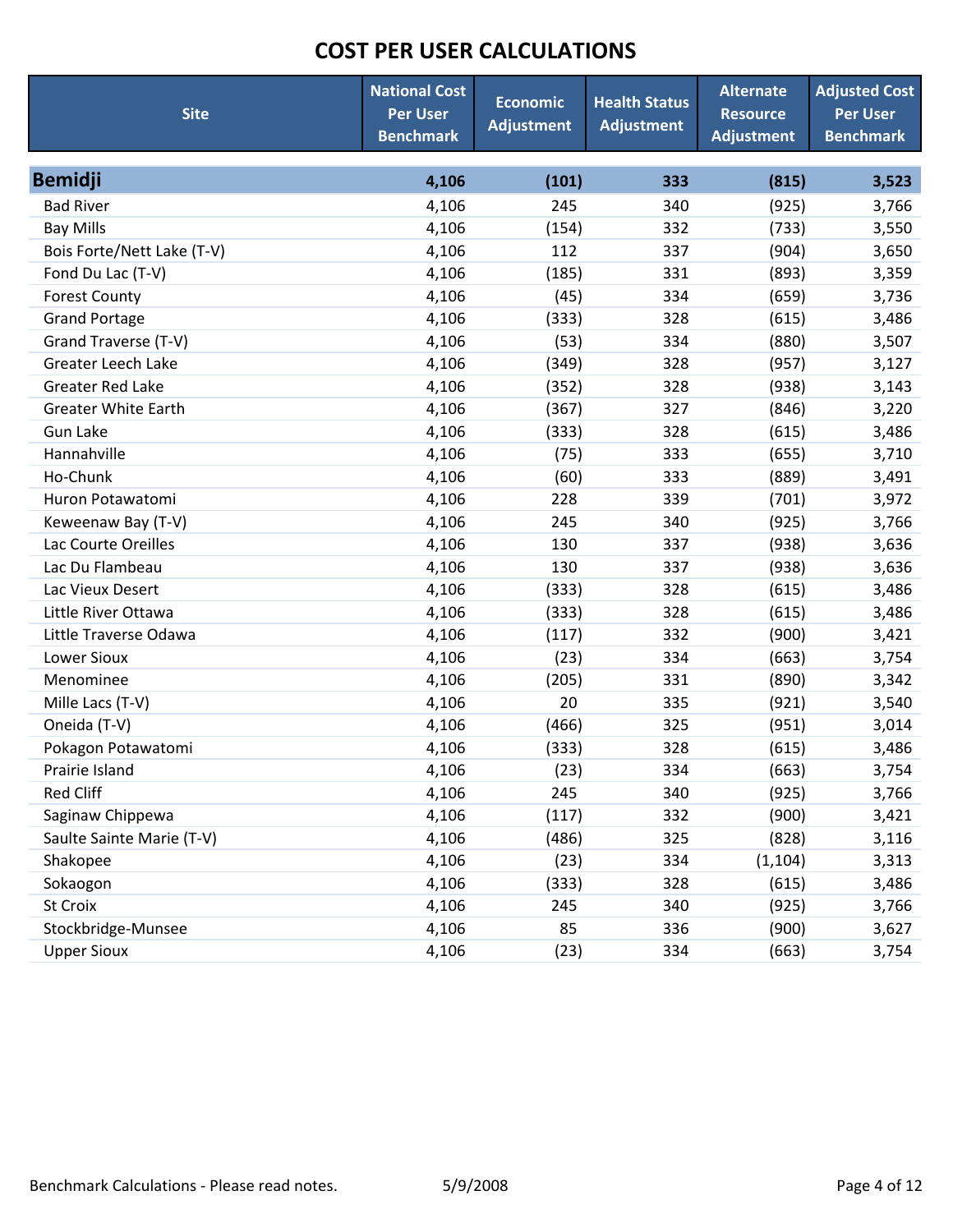| <b>Site</b>       | <b>National Cost</b><br><b>Per User</b><br><b>Benchmark</b> | <b>Economic</b><br><b>Adjustment</b> | <b>Health Status</b><br>Adjustment | <b>Alternate</b><br><b>Resource</b><br><b>Adjustment</b> | <b>Adjusted Cost</b><br><b>Per User</b><br><b>Benchmark</b> |
|-------------------|-------------------------------------------------------------|--------------------------------------|------------------------------------|----------------------------------------------------------|-------------------------------------------------------------|
| <b>Billings</b>   | 4,106                                                       | (128)                                | 502                                | (910)                                                    | 3,569                                                       |
| <b>Blackfeet</b>  | 4,106                                                       | (309)                                | 498                                | (982)                                                    | 3,313                                                       |
| Crow              | 4,106                                                       | (327)                                | 498                                | (1,001)                                                  | 3,276                                                       |
| Flathead          | 4,106                                                       | 396                                  | 512                                | (627)                                                    | 4,387                                                       |
| Ft Belknap        | 4,106                                                       | (59)                                 | 503                                | (1,019)                                                  | 3,531                                                       |
| Ft Peck           | 4,106                                                       | (285)                                | 499                                | (894)                                                    | 3,426                                                       |
| No. Cheyenne      | 4,106                                                       | (134)                                | 502                                | (937)                                                    | 3,537                                                       |
| Rocky Boy         | 4,106                                                       | (61)                                 | 503                                | (923)                                                    | 3,625                                                       |
| <b>Wind River</b> | 4,106                                                       | (249)                                | 499                                | (899)                                                    | 3,457                                                       |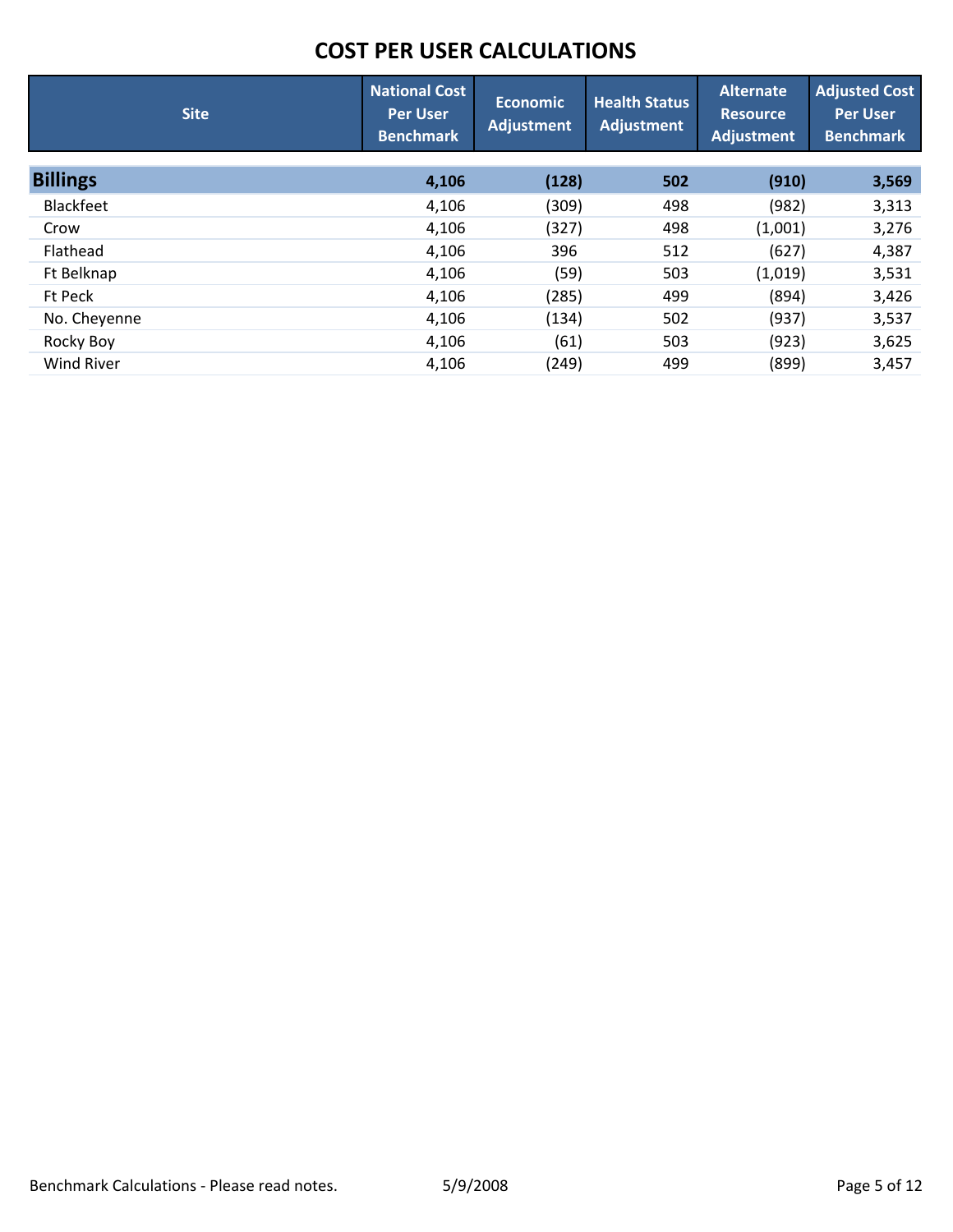| <b>Site</b>                                | <b>National Cost</b><br><b>Per User</b><br><b>Benchmark</b> | <b>Economic</b><br><b>Adjustment</b> | <b>Health Status</b><br><b>Adjustment</b> | <b>Alternate</b><br><b>Resource</b><br><b>Adjustment</b> | <b>Adjusted Cost</b><br><b>Per User</b><br><b>Benchmark</b> |
|--------------------------------------------|-------------------------------------------------------------|--------------------------------------|-------------------------------------------|----------------------------------------------------------|-------------------------------------------------------------|
| <b>California</b>                          | 4,106                                                       | 488                                  | (399)                                     | (728)                                                    | 3,467                                                       |
| (CRIHB) - Ione Band of Miwok               | 4,106                                                       | 630                                  | (396)                                     | (651)                                                    | 3,689                                                       |
| (CRIHB) MACT                               | 4,106                                                       | 231                                  | (404)                                     | (766)                                                    | 3,167                                                       |
| (CRIHB) Shingle Springs                    | 4,106                                                       | 636                                  | (396)                                     | (728)                                                    | 3,618                                                       |
| (CRIHB) Sonoma County                      | 4,106                                                       | 105                                  | (407)                                     | (763)                                                    | 3,041                                                       |
| (CRIHB) United Indian Health Services      | 4,106                                                       | 52                                   | (408)                                     | (774)                                                    | 2,976                                                       |
| (CRIHB) Warner Mountain                    | 4,106                                                       | 630                                  | (396)                                     | (651)                                                    | 3,689                                                       |
| (CTHP) Consolidated                        | 4,106                                                       | 448                                  | (400)                                     | (809)                                                    | 3,345                                                       |
| (CTHP) Coyote Valley Tribal Council        | 4,106                                                       | 1,024                                | (388)                                     | (711)                                                    | 4,031                                                       |
| (CTHP) Guidiville Indian Rancheria         | 4,106                                                       | 1,024                                | (388)                                     | (711)                                                    | 4,031                                                       |
| (CTHP) Hopland Band of Pomo Indians        | 4,106                                                       | 1,024                                | (388)                                     | (711)                                                    | 4,031                                                       |
| (CTHP) Pinoleville Band of Pomo Indians    | 4,106                                                       | 1,024                                | (388)                                     | (711)                                                    | 4,031                                                       |
| (CTHP) Sherwood Valley Band of Pomo Indian | 4,106                                                       | 1,024                                | (388)                                     | (711)                                                    | 4,031                                                       |
| (CV) - Central Valley                      | 4,106                                                       | (33)                                 | (410)                                     | (760)                                                    | 2,903                                                       |
| (CVIHP) Cold Springs Tribal Council        | 4,106                                                       | 408                                  | (401)                                     | (617)                                                    | 3,496                                                       |
| (LCIHP) Scotts Valley Band of Pomo Indians | 4,106                                                       | 1,024                                | (388)                                     | (711)                                                    | 4,031                                                       |
| (SCIHP) Lytton Rancheria                   | 4,106                                                       | 193                                  | (405)                                     | (584)                                                    | 3,309                                                       |
| Cabezon                                    | 4,106                                                       | 136                                  | (406)                                     | (575)                                                    | 3,260                                                       |
| Chapa De                                   | 4,106                                                       | 105                                  | (407)                                     | (763)                                                    | 3,041                                                       |
| Colusa                                     | 4,106                                                       | 630                                  | (396)                                     | (651)                                                    | 3,689                                                       |
| <b>Feather River</b>                       | 4,106                                                       | 294                                  | (403)                                     | (810)                                                    | 3,187                                                       |
| Greenville                                 | 4,106                                                       | 636                                  | (396)                                     | (728)                                                    | 3,618                                                       |
| Hoopa                                      | 4,106                                                       | 294                                  | (403)                                     | (810)                                                    | 3,187                                                       |
| <b>Indian Health Council</b>               | 4,106                                                       | 145                                  | (406)                                     | (770)                                                    | 3,076                                                       |
| Karuk                                      | 4,106                                                       | 448                                  | (400)                                     | (809)                                                    | 3,345                                                       |
| Lake County                                | 4,106                                                       | 448                                  | (400)                                     | (809)                                                    | 3,345                                                       |
| Modoc                                      | 4,106                                                       | 630                                  | (396)                                     | (651)                                                    | 3,689                                                       |
| Northern Valley                            | 4,106                                                       | 448                                  | (400)                                     | (809)                                                    | 3,345                                                       |
| Pit River                                  | 4,106                                                       | 636                                  | (396)                                     | (728)                                                    | 3,618                                                       |
| <b>Quartz Valley</b>                       | 4,106                                                       | 630                                  | (396)                                     | (651)                                                    | 3,689                                                       |
| Redding Rancheria                          | 4,106                                                       | 294                                  | (403)                                     | (810)                                                    | 3,187                                                       |
| Riverside/San Bernardino                   | 4,106                                                       | (320)                                | (415)                                     | (698)                                                    | 2,672                                                       |
| <b>Round Valley</b>                        | 4,106                                                       | 448                                  | (400)                                     | (809)                                                    | 3,345                                                       |
| Santa Ynez                                 | 4,106                                                       | 962                                  | (390)                                     | (779)                                                    | 3,899                                                       |
| Southern Indian Health Council             | 4,106                                                       | 335                                  | (402)                                     | (817)                                                    | 3,222                                                       |
| Susanville                                 | 4,106                                                       | 636                                  | (396)                                     | (728)                                                    | 3,618                                                       |
| Sycuan                                     | 4,106                                                       | 723                                  | (394)                                     | (665)                                                    | 3,769                                                       |
| Table Mountain                             | 4,106                                                       | 408                                  | (401)                                     | (617)                                                    | 3,496                                                       |
| Toiyabe                                    | 4,106                                                       | 294                                  | (403)                                     | (810)                                                    | 3,187                                                       |
| <b>Tule River</b>                          | 4,106                                                       | 197                                  | (405)                                     | (795)                                                    | 3,103                                                       |
| Tuolumne Me-WUK                            | 4,106                                                       | 630                                  | (396)                                     | (651)                                                    | 3,689                                                       |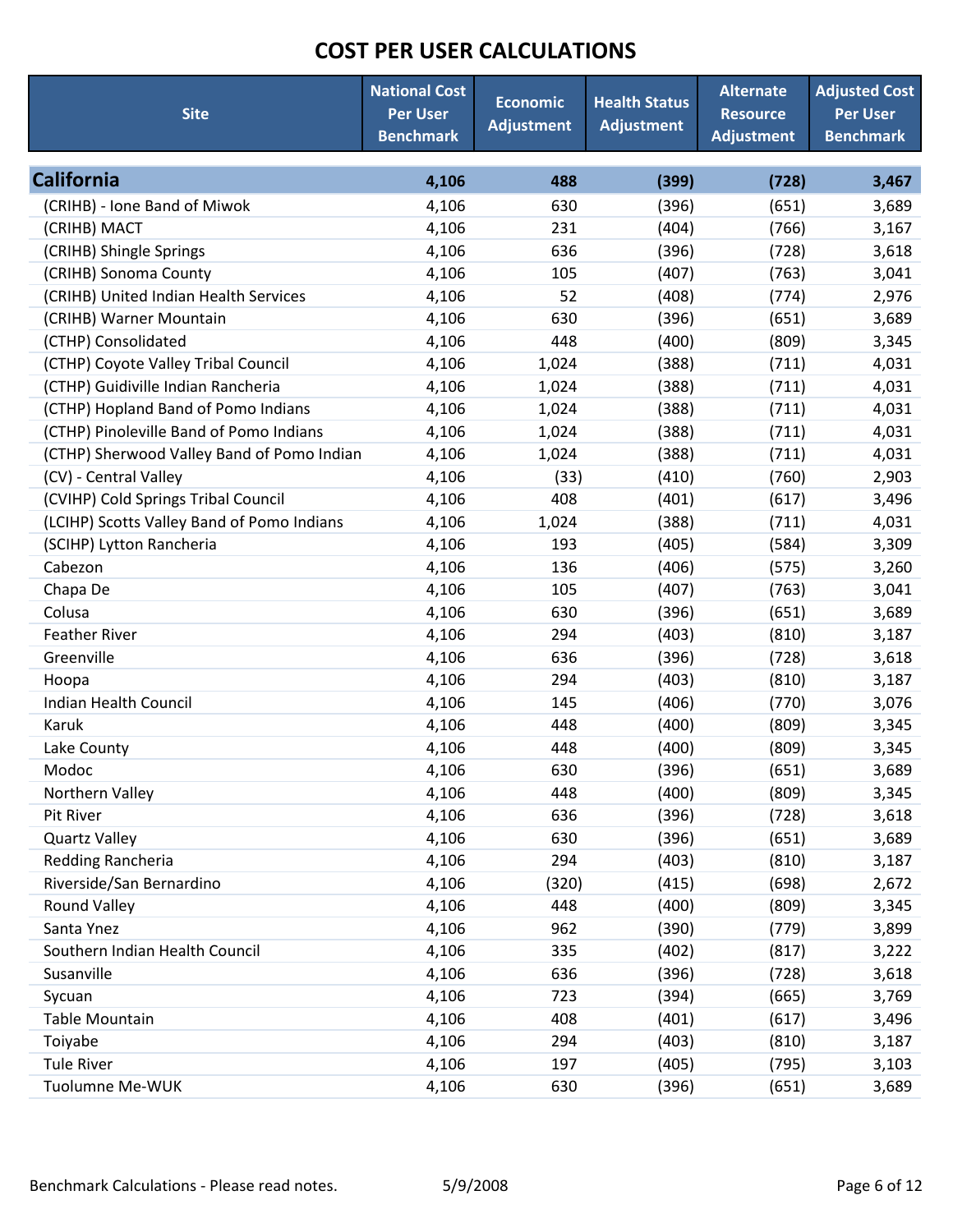| <b>Site</b>                     | <b>National Cost</b><br><b>Per User</b><br><b>Benchmark</b> | <b>Economic</b><br><b>Adjustment</b> | <b>Health Status</b><br><b>Adjustment</b> | <b>Alternate</b><br><b>Resource</b><br><b>Adjustment</b> | <b>Adjusted Cost</b><br><b>Per User</b><br><b>Benchmark</b> |
|---------------------------------|-------------------------------------------------------------|--------------------------------------|-------------------------------------------|----------------------------------------------------------|-------------------------------------------------------------|
| <b>Nashville</b>                | 4,106                                                       | 266                                  | (263)                                     | (678)                                                    | 3,432                                                       |
| Alabama-Coushatta               | 4,106                                                       | 66                                   | (161)                                     | (682)                                                    | 3,329                                                       |
| Catawba                         | 4,106                                                       | 75                                   | (316)                                     | (657)                                                    | 3,208                                                       |
| Cayuga                          | 4,106                                                       | 457                                  | (308)                                     | (638)                                                    | 3,616                                                       |
| Cherokee                        | 4,106                                                       | (197)                                | (166)                                     | (858)                                                    | 2,884                                                       |
| Chitimacha                      | 4,106                                                       | 110                                  | (315)                                     | (585)                                                    | 3,316                                                       |
| Choctaw                         | 4,106                                                       | (187)                                | (166)                                     | (860)                                                    | 2,893                                                       |
| Coushatta                       | 4,106                                                       | 115                                  | (160)                                     | (609)                                                    | 3,452                                                       |
| <b>Houlton Band of Maliseet</b> | 4,106                                                       | 288                                  | (312)                                     | (612)                                                    | 3,470                                                       |
| Jena Band of Choctaw            | 4,106                                                       | 115                                  | (160)                                     | (609)                                                    | 3,452                                                       |
| Manlius (Onondaga)              | 4,106                                                       | 457                                  | (308)                                     | (638)                                                    | 3,616                                                       |
| Miccosukee                      | 4,106                                                       | 274                                  | (157)                                     | (633)                                                    | 3,590                                                       |
| Micmac                          | 4,106                                                       | 282                                  | (312)                                     | (611)                                                    | 3,464                                                       |
| Mohegan                         | 4,106                                                       | 623                                  | (305)                                     | (664)                                                    | 3,760                                                       |
| Narragansett                    | 4,106                                                       | 701                                  | (304)                                     | (675)                                                    | 3,828                                                       |
| Oneida                          | 4,106                                                       | 470                                  | (308)                                     | (831)                                                    | 3,437                                                       |
| Passamaquoddy-Ind. Township     | 4,106                                                       | 529                                  | (307)                                     | (727)                                                    | 3,601                                                       |
| Passamaquoddy-Pleasant Pt.      | 4,106                                                       | 529                                  | (307)                                     | (727)                                                    | 3,601                                                       |
| Penobscot                       | 4,106                                                       | 500                                  | (308)                                     | (645)                                                    | 3,653                                                       |
| Pequot                          | 4,106                                                       | 199                                  | (314)                                     | (599)                                                    | 3,393                                                       |
| Poarch Creek                    | 4,106                                                       | (133)                                | (165)                                     | (571)                                                    | 3,237                                                       |
| Seminole                        | 4,106                                                       | 336                                  | (311)                                     | (620)                                                    | 3,512                                                       |
| Seneca                          | 4,106                                                       | 118                                  | (315)                                     | (815)                                                    | 3,093                                                       |
| St. Regis Mohawk                | 4,106                                                       | 111                                  | (315)                                     | (793)                                                    | 3,108                                                       |
| Tunica-Biloxi                   | 4,106                                                       | 115                                  | (160)                                     | (609)                                                    | 3,452                                                       |
| Wampanoag of Gayhead            | 4,106                                                       | 701                                  | (304)                                     | (675)                                                    | 3,828                                                       |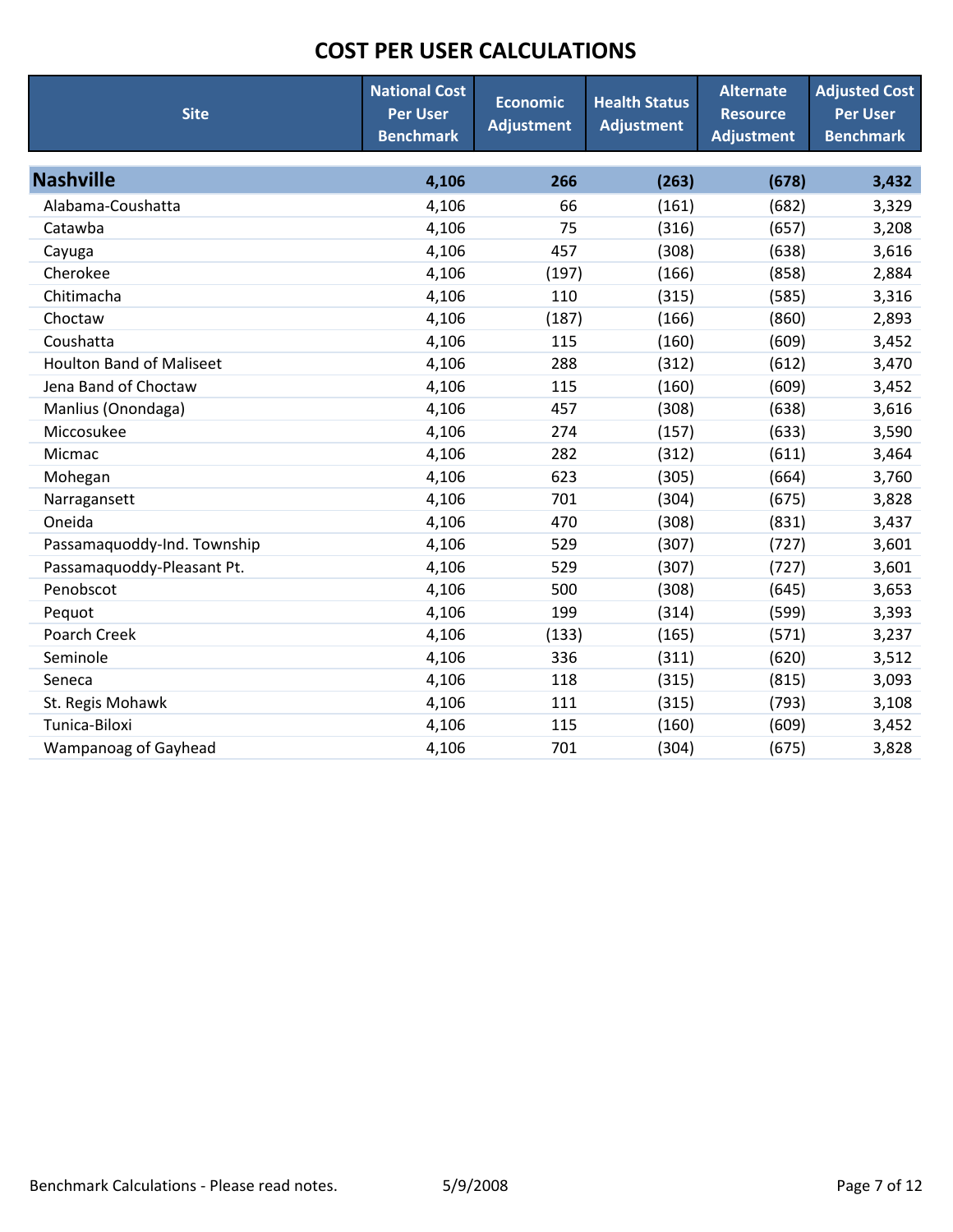| <b>Site</b>                 | <b>National Cost</b><br><b>Per User</b><br><b>Benchmark</b> | <b>Economic</b><br><b>Adjustment</b> | <b>Health Status</b><br><b>Adjustment</b> | <b>Alternate</b><br><b>Resource</b><br><b>Adjustment</b> | <b>Adjusted Cost</b><br><b>Per User</b><br><b>Benchmark</b> |
|-----------------------------|-------------------------------------------------------------|--------------------------------------|-------------------------------------------|----------------------------------------------------------|-------------------------------------------------------------|
| <b>Navajo</b>               | 4,106                                                       | (597)                                | 97                                        | (902)                                                    | 2,705                                                       |
| (C-SU) Chinle               | 4,106                                                       | 283                                  | 115                                       | (1, 126)                                                 | 3,378                                                       |
| (C-SU) Pinon                | 4,106                                                       | (1, 358)                             | 82                                        | (707)                                                    | 2,122                                                       |
| (C-SU) Tsaile               | 4,106                                                       | (1, 358)                             | 82                                        | (707)                                                    | 2,122                                                       |
| (FD-SU) Fort Defiance       | 4,106                                                       | (16)                                 | 109                                       | (1,050)                                                  | 3,149                                                       |
| (FD-SU) Ganado              | 4,106                                                       | (1, 358)                             | 82                                        | (707)                                                    | 2,122                                                       |
| (G-SU) Gallup               | 4,106                                                       | (533)                                | 98                                        | (918)                                                    | 2,754                                                       |
| (G-SU) Tohatchi             | 4,106                                                       | (1, 377)                             | 81                                        | (702)                                                    | 2,107                                                       |
| (K-SU) Inscription House    | 4,106                                                       | 55                                   | 110                                       | (1,068)                                                  | 3,203                                                       |
| (K-SU) Kayenta              | 4,106                                                       | (338)                                | 102                                       | (968)                                                    | 2,903                                                       |
| (S-SU) Dzilth Na O Dith Hle | 4,106                                                       | (1, 195)                             | 85                                        | (749)                                                    | 2,247                                                       |
| (S-SU) Red Mesa             | 4,106                                                       | (992)                                | 89                                        | (801)                                                    | 2,402                                                       |
| (S-SU) Shiprock             | 4,106                                                       | (515)                                | 99                                        | (922)                                                    | 2,767                                                       |
| (W-SU) Dilkon               | 4,106                                                       | (155)                                | 106                                       | (1,014)                                                  | 3,043                                                       |
| (W-SU) Leupp                | 4,106                                                       | 55                                   | 110                                       | (1,068)                                                  | 3,203                                                       |
| (W-SU) Winslow              | 4,106                                                       | (155)                                | 106                                       | (1,014)                                                  | 3,043                                                       |
| Crownpoint                  | 4,106                                                       | (716)                                | 95                                        | (871)                                                    | 2,614                                                       |
| Tuba City                   | 4,106                                                       | (676)                                | 95                                        | (881)                                                    | 2,644                                                       |
| Utah Navajo                 | 4,106                                                       | (388)                                | 101                                       | (955)                                                    | 2,864                                                       |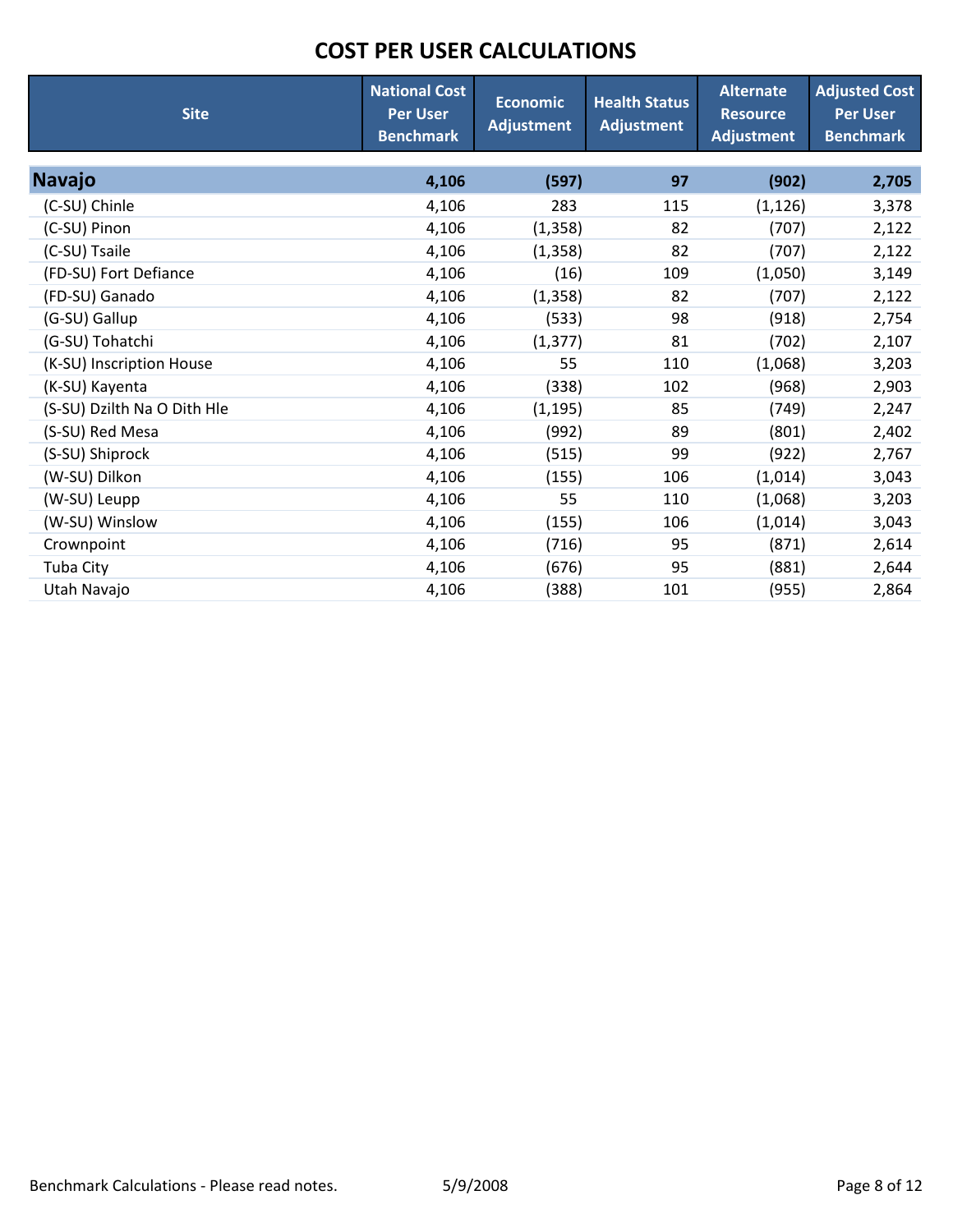| <b>Site</b>              | <b>National Cost</b><br><b>Per User</b><br><b>Benchmark</b> | <b>Economic</b><br><b>Adjustment</b> | <b>Health Status</b><br><b>Adjustment</b> | <b>Alternate</b><br><b>Resource</b><br><b>Adjustment</b> | <b>Adjusted Cost</b><br><b>Per User</b><br><b>Benchmark</b> |
|--------------------------|-------------------------------------------------------------|--------------------------------------|-------------------------------------------|----------------------------------------------------------|-------------------------------------------------------------|
| <b>Oklahoma</b>          | 4,106                                                       | (414)                                | (170)                                     | (687)                                                    | 2,834                                                       |
| Abs Shawnee              | 4,106                                                       | (599)                                | (174)                                     | (781)                                                    | 2,552                                                       |
| Cherokee                 | 4,106                                                       | (797)                                | (178)                                     | (732)                                                    | 2,399                                                       |
| Chickasaw                | 4,106                                                       | (729)                                | (177)                                     | (748)                                                    | 2,452                                                       |
| Choctaw                  | 4,106                                                       | (744)                                | (177)                                     | (745)                                                    | 2,439                                                       |
| Citizen Potawatomi       | 4,106                                                       | (599)                                | (174)                                     | (781)                                                    | 2,552                                                       |
| Claremore                | 4,106                                                       | (599)                                | (174)                                     | (781)                                                    | 2,552                                                       |
| Clinton                  | 4,106                                                       | (256)                                | (167)                                     | (552)                                                    | 3,130                                                       |
| Creek                    | 4,106                                                       | (614)                                | (175)                                     | (778)                                                    | 2,539                                                       |
| Haskell                  | 4,106                                                       | (358)                                | (169)                                     | (537)                                                    | 3,041                                                       |
| Iowa - KS NE             | 4,106                                                       | (65)                                 | (163)                                     | (696)                                                    | 3,181                                                       |
| Iowa Of Oklahoma         | 4,106                                                       | (389)                                | (170)                                     | (608)                                                    | 2,939                                                       |
| Kaw                      | 4,106                                                       | (161)                                | (165)                                     | (647)                                                    | 3,133                                                       |
| Kickapoo Of Kansas       | 4,106                                                       | (184)                                | (166)                                     | (643)                                                    | 3,113                                                       |
| Kickapoo Of Oklahoma     | 4,106                                                       | (284)                                | (168)                                     | (772)                                                    | 2,882                                                       |
| Kickapoo Of Texas        | 4,106                                                       | 17                                   | (162)                                     | (594)                                                    | 3,367                                                       |
| Lawton                   | 4,106                                                       | (729)                                | (177)                                     | (748)                                                    | 2,452                                                       |
| Miami Consortium         | 4,106                                                       | (469)                                | (172)                                     | (595)                                                    | 2,870                                                       |
| Pawnee                   | 4,106                                                       | (466)                                | (172)                                     | (726)                                                    | 2,742                                                       |
| Ponca Tribe Of Oklahoma  | 4,106                                                       | (116)                                | (164)                                     | (574)                                                    | 3,252                                                       |
| Prairie Band Pottawatomi | 4,106                                                       | 18                                   | (162)                                     | (709)                                                    | 3,253                                                       |
| Sac & Fox                | 4,106                                                       | 18                                   | (162)                                     | (709)                                                    | 3,253                                                       |
| Sac And Fox Of Oklahoma  | 4,106                                                       | (389)                                | (170)                                     | (608)                                                    | 2,939                                                       |
| Tahlequah                | 4,106                                                       | (797)                                | (178)                                     | (732)                                                    | 2,399                                                       |
| Wewoka                   | 4,106                                                       | (599)                                | (174)                                     | (781)                                                    | 2,552                                                       |
| Wyandotte / E Shawnee    | 4,106                                                       | (469)                                | (172)                                     | (595)                                                    | 2,870                                                       |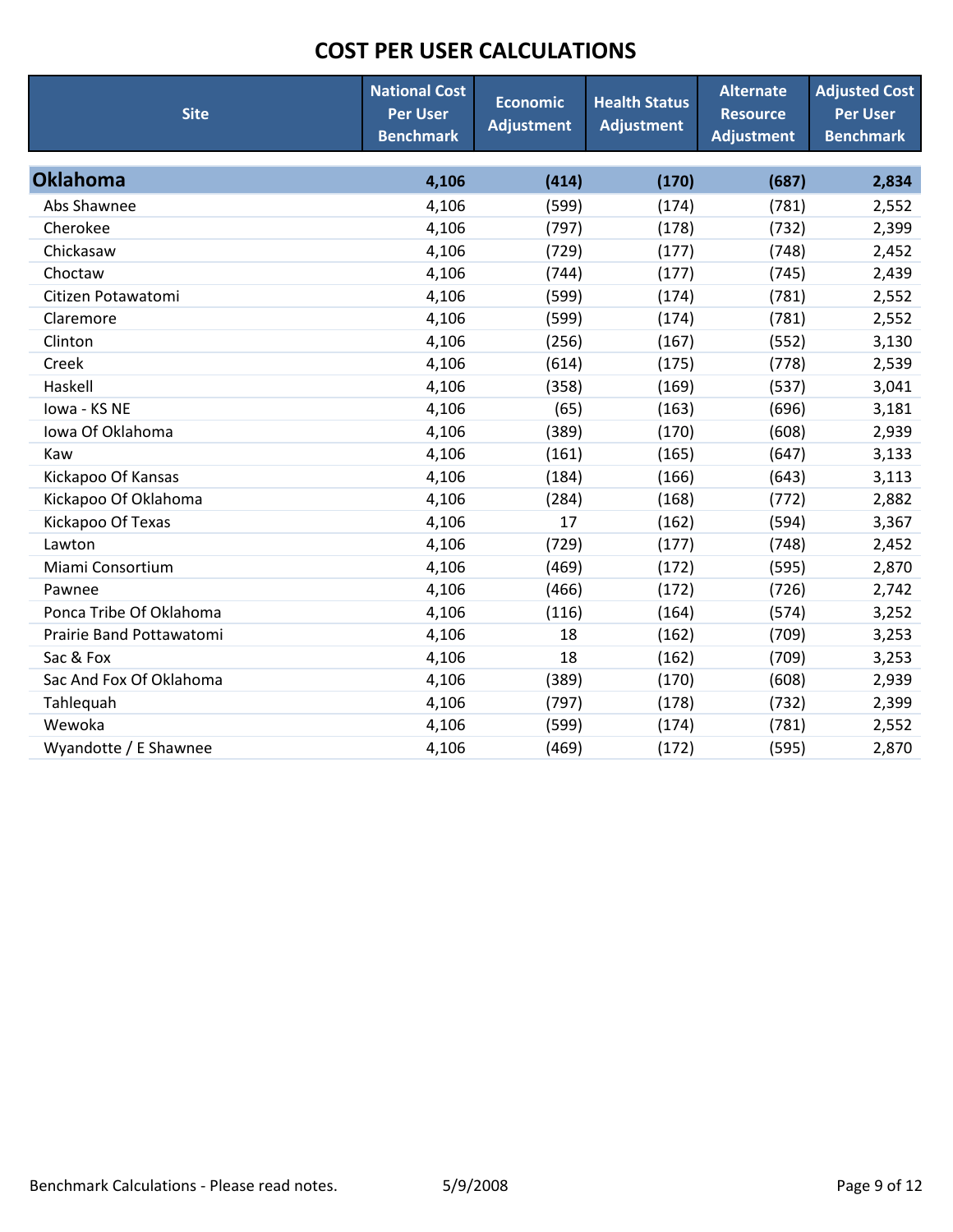| <b>Site</b>                     | <b>National Cost</b><br><b>Per User</b><br><b>Benchmark</b> | <b>Economic</b><br><b>Adjustment</b> | <b>Health Status</b><br><b>Adjustment</b> | <b>Alternate</b><br><b>Resource</b><br><b>Adjustment</b> | <b>Adjusted Cost</b><br><b>Per User</b><br><b>Benchmark</b> |
|---------------------------------|-------------------------------------------------------------|--------------------------------------|-------------------------------------------|----------------------------------------------------------|-------------------------------------------------------------|
| Phoenix                         | 4,106                                                       | 95                                   | (10)                                      | (806)                                                    | 3,385                                                       |
| (CR-SU) Colorado River          | 4,106                                                       | (158)                                | (15)                                      | (905)                                                    | 3,029                                                       |
| (CR-SU) Peach Springs/Supai     | 4,106                                                       | 62                                   | (10)                                      | (855)                                                    | 3,302                                                       |
| (DV-SU) Owyhee                  | 4,106                                                       | 470                                  | (2)                                       | (770)                                                    | 3,804                                                       |
| (E-SU) Duckwater                | 4,106                                                       | 426                                  | (3)                                       | (679)                                                    | 3,849                                                       |
| (E-SU) Elko                     | 4,106                                                       | 246                                  | (6)                                       | (846)                                                    | 3,499                                                       |
| (E-SU) Ely                      | 4,106                                                       | 338                                  | (5)                                       | (666)                                                    | 3,774                                                       |
| (S-SU) Fallon/Lovelock/Yomba    | 4,106                                                       | 345                                  | (4)                                       | (871)                                                    | 3,575                                                       |
| (S-SU) Ft. Mcdermitt            | 4,106                                                       | 426                                  | (3)                                       | (679)                                                    | 3,849                                                       |
| (S-SU) Las Vegas/Moapa          | 4,106                                                       | 200                                  | (7)                                       | (839)                                                    | 3,459                                                       |
| (S-SU) Pyramid Lake             | 4,106                                                       | 345                                  | (4)                                       | (871)                                                    | 3,575                                                       |
| (S-SU) Reno-Sparks/Nevada Urban | 4,106                                                       | 211                                  | (7)                                       | (879)                                                    | 3,431                                                       |
| (S-SU) Schurz/Walker River      | 4,106                                                       | 470                                  | (2)                                       | (770)                                                    | 3,804                                                       |
| (S-SU) Washoe                   | 4,106                                                       | 246                                  | (6)                                       | (846)                                                    | 3,499                                                       |
| (S-SU) Yerington                | 4,106                                                       | 426                                  | (3)                                       | (679)                                                    | 3,849                                                       |
| Ft. Yuma                        | 4,106                                                       | 219                                  | (7)                                       | (977)                                                    | 3,341                                                       |
| Gila River                      | 4,106                                                       | (676)                                | (25)                                      | (792)                                                    | 2,613                                                       |
| Keams Canyon/Hopi               | 4,106                                                       | (78)                                 | (13)                                      | (837)                                                    | 3,179                                                       |
| Paiute Tribe-Utah               | 4,106                                                       | 12                                   | (11)                                      | (616)                                                    | 3,490                                                       |
| Phoenix SU                      | 4,106                                                       | (689)                                | (25)                                      | (794)                                                    | 2,597                                                       |
| San Carlos                      | 4,106                                                       | (340)                                | (18)                                      | (858)                                                    | 2,889                                                       |
| Uintah-Ouray                    | 4,106                                                       | 29                                   | (11)                                      | (850)                                                    | 3,274                                                       |
| Whiteriver                      | 4,106                                                       | (444)                                | (20)                                      | (851)                                                    | 2,791                                                       |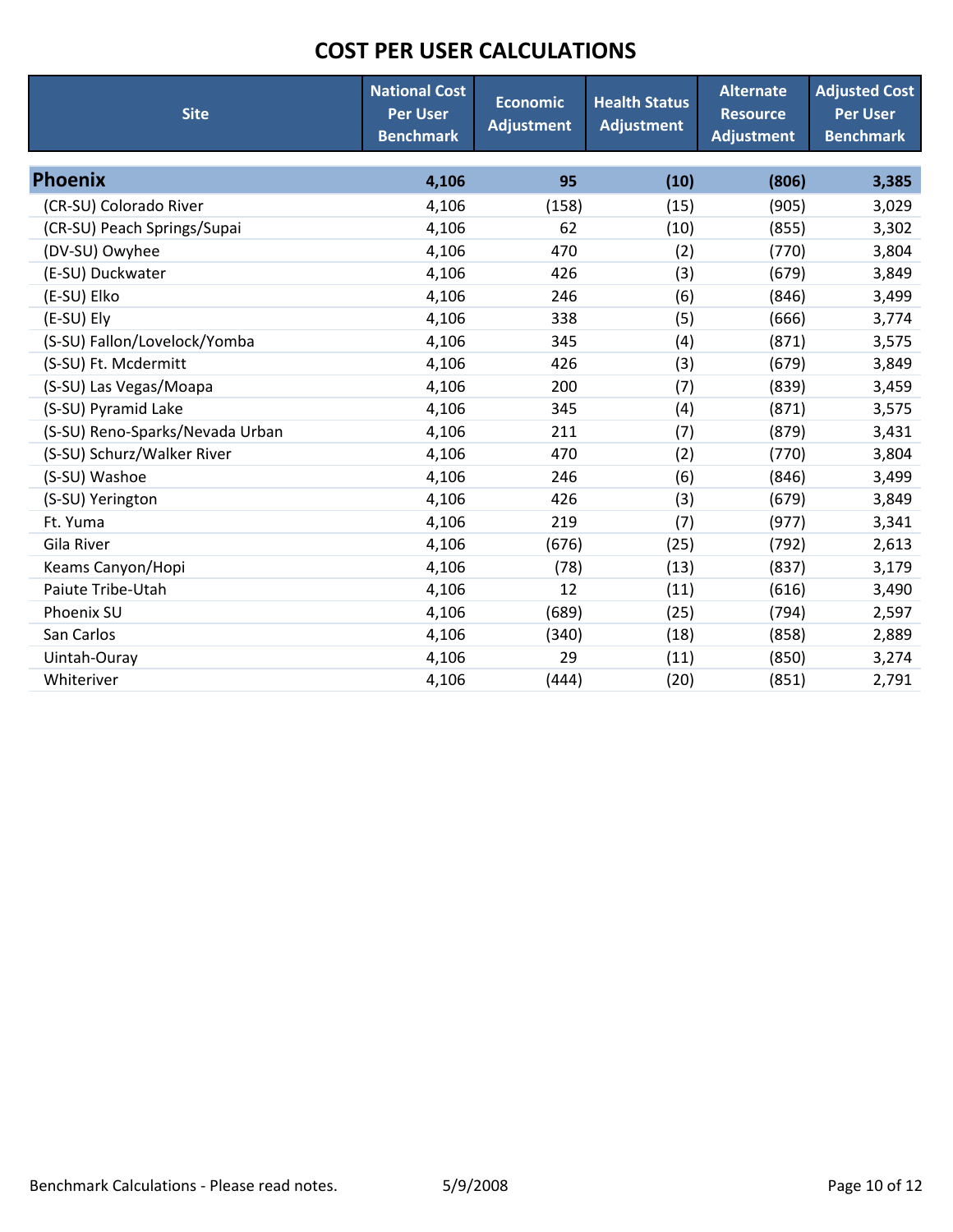| <b>Site</b>                        | <b>National Cost</b><br><b>Per User</b><br><b>Benchmark</b> | <b>Economic</b><br><b>Adjustment</b> | <b>Health Status</b><br><b>Adjustment</b> | <b>Alternate</b><br><b>Resource</b><br><b>Adjustment</b> | <b>Adjusted Cost</b><br><b>Per User</b><br><b>Benchmark</b> |
|------------------------------------|-------------------------------------------------------------|--------------------------------------|-------------------------------------------|----------------------------------------------------------|-------------------------------------------------------------|
| <b>Portland</b>                    | 4,106                                                       | 572                                  | (259)                                     | (770)                                                    | 3,649                                                       |
| <b>Burns Paiute</b>                | 4,106                                                       | 1,053                                | (249)                                     | (736)                                                    | 4,173                                                       |
| Chehalis                           |                                                             | 986                                  |                                           |                                                          |                                                             |
| Coeur d'Alene                      | 4,106<br>4,106                                              |                                      | (250)<br>(270)                            | (806)<br>(774)                                           | 4,036<br>3,060                                              |
| Colville                           | 4,106                                                       | (1)<br>34                            | (270)                                     | (783)                                                    | 3,087                                                       |
| Coos, L Umpqua, Suislaw            | 4,106                                                       | 543                                  | (259)                                     | (737)                                                    | 3,652                                                       |
| Coquille                           | 4,106                                                       | 543                                  | (259)                                     | (737)                                                    | 3,652                                                       |
| <b>Cow Creek</b>                   | 4,106                                                       | 390                                  | (262)                                     | (827)                                                    | 3,406                                                       |
| Cowlitz                            | 4,106                                                       | 516                                  | (260)                                     | (654)                                                    | 3,708                                                       |
| <b>Grand Ronde</b>                 | 4,106                                                       | 183                                  | (267)                                     | (821)                                                    | 3,201                                                       |
| Hoh                                | 4,106                                                       | 956                                  | (251)                                     | (722)                                                    |                                                             |
| Jamestown S'Klallam                |                                                             |                                      |                                           |                                                          | 4,090                                                       |
|                                    | 4,106<br>4,106                                              | 1,053<br>1,053                       | (249)<br>(249)                            | (736)<br>(736)                                           | 4,173<br>4,173                                              |
| Kalispel<br>Klamath                |                                                             |                                      |                                           |                                                          |                                                             |
| Kootenai                           | 4,106                                                       | 183<br>385                           | (267)                                     | (821)                                                    | 3,201                                                       |
|                                    | 4,106                                                       |                                      | (263)                                     | (634)                                                    | 3,594                                                       |
| Lower Elwha                        | 4,106                                                       | 1,053                                | (249)                                     | (736)                                                    | 4,173                                                       |
| Lummi<br>Makah                     | 4,106                                                       | 483<br>575                           | (261)                                     | (868)                                                    | 3,460                                                       |
|                                    | 4,106                                                       |                                      | (259)                                     | (847)                                                    | 3,575                                                       |
| Muckleshoot                        | 4,106                                                       | 293                                  | (264)                                     | (821)                                                    | 3,314                                                       |
| <b>Nez Perce</b>                   | 4,106                                                       | 189                                  | (267)                                     | (822)                                                    | 3,206                                                       |
| Nisqually                          | 4,106                                                       | 675                                  | (257)                                     | (872)                                                    | 3,652                                                       |
| Nooksack                           | 4,106                                                       | 986                                  | (250)                                     | (806)                                                    | 4,036                                                       |
| Nw Band Of Shoshoni                | 4,106                                                       | (341)                                | (277)                                     | (523)                                                    | 2,964                                                       |
| Port Gamble                        | 4,106                                                       | 675                                  | (257)                                     | (872)                                                    | 3,652                                                       |
| Puyallup                           | 4,106                                                       | (10)                                 | (271)                                     | (776)                                                    | 3,049                                                       |
| Quileute                           | 4,106                                                       | 1,053                                | (249)                                     | (736)                                                    | 4,173                                                       |
| Quinault<br>Samish                 | 4,106                                                       | 524                                  | (260)                                     | (839)                                                    | 3,531                                                       |
|                                    | 4,106                                                       | 1,053                                | (249)                                     | (736)                                                    | 4,173                                                       |
| Sauk-Suiattle                      | 4,106                                                       | 1,053                                | (249)                                     | (736)                                                    | 4,173                                                       |
| Shoalwater Bay<br>Shoshone-Bannock | 4,106<br>4,106                                              | 956<br>(318)                         | (251)<br>(277)                            | (722)<br>(744)                                           | 4,090<br>2,767                                              |
| Siletz                             | 4,106                                                       | (45)                                 | (271)                                     | (787)                                                    | 3,003                                                       |
| Skokomish                          | 4,106                                                       | 906                                  | (252)                                     | (793)                                                    | 3,967                                                       |
| Snoqualmie                         | 4,106                                                       | 1,053                                | (249)                                     | (736)                                                    | 4,173                                                       |
| Spokane                            | 4,106                                                       | 675                                  | (257)                                     | (872)                                                    | 3,652                                                       |
| Squaxin Island                     | 4,106                                                       | 956                                  | (251)                                     | (722)                                                    | 4,090                                                       |
| Stillaguamish                      | 4,106                                                       | 1,053                                | (249)                                     | (736)                                                    | 4,173                                                       |
| Suquamish                          | 4,106                                                       | 1,053                                | (249)                                     | (736)                                                    | 4,173                                                       |
| Swinomish                          | 4,106                                                       | 1,053                                | (249)                                     | (736)                                                    | 4,173                                                       |
| Tulalip                            | 4,106                                                       | 293                                  | (264)                                     | (821)                                                    | 3,314                                                       |
| Umatilla                           | 4,106                                                       | 183                                  | (267)                                     | (821)                                                    | 3,201                                                       |
| <b>Upper Skagit</b>                | 4,106                                                       | 1,053                                | (249)                                     | (736)                                                    | 4,173                                                       |
| <b>Warm Springs</b>                | 4,106                                                       | (45)                                 | (271)                                     | (787)                                                    | 3,003                                                       |
| Western Oregon (Chemawa)           | 4,106                                                       | 183                                  | (267)                                     | (821)                                                    | 3,201                                                       |
| Yakama                             | 4,106                                                       | 34                                   | (270)                                     | (783)                                                    | 3,087                                                       |

Benchmark Calculations - Please read notes. 65/9/2008 http://www.fage 11 of 12